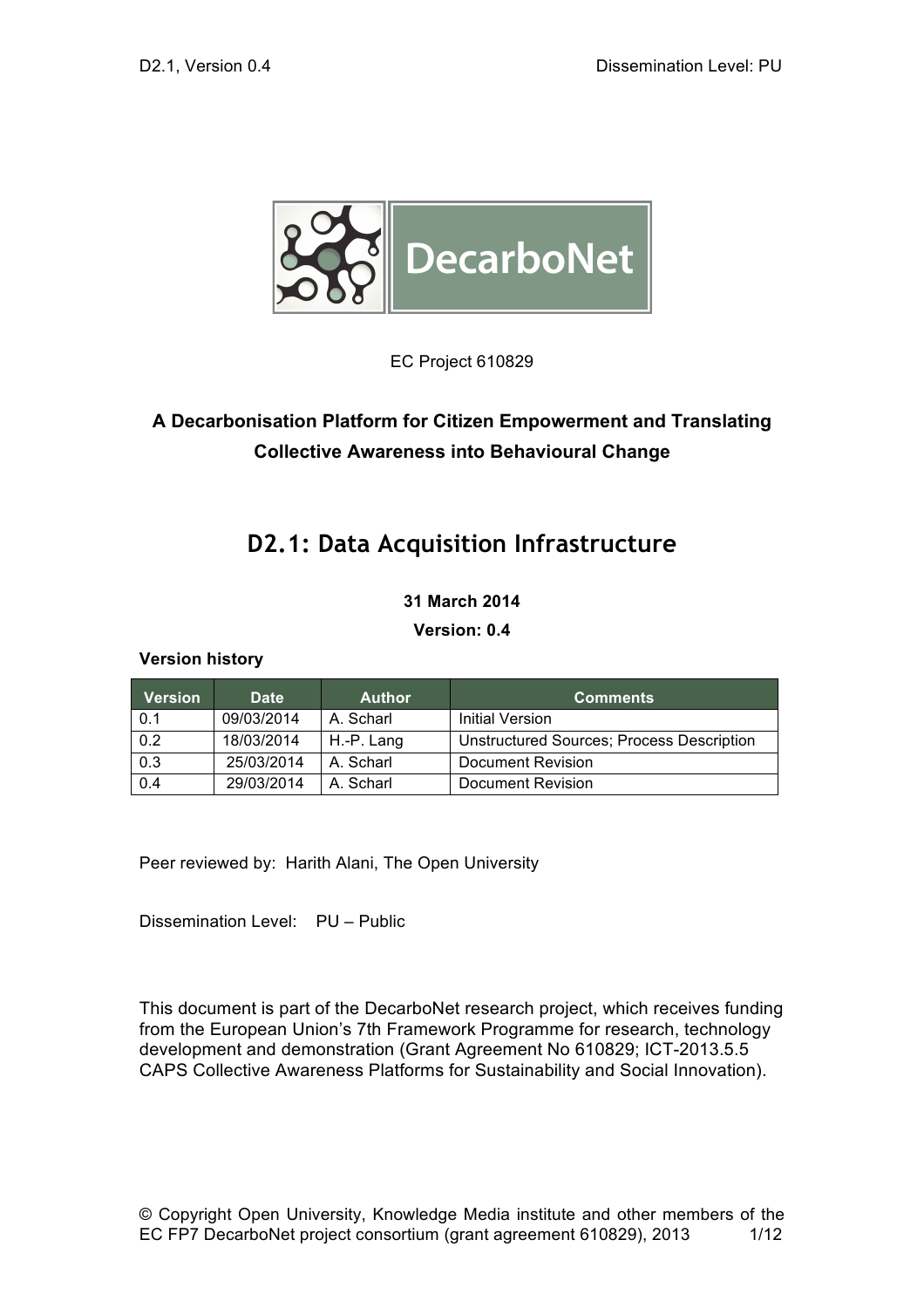### **Executive Summary**

This document summarizes the output of Task 2.1, Acquiring Structured and Unstructured Data. Although there is a trend towards combining multiple data sources, integrated approaches tapping into multiple structured, unstructured, and social sources at various levels of abstraction are still scarce. DecarboNet addresses this shortcoming and builds upon the Media Watch on Climate Change<sup>1</sup> when developing the required methods to contextualise environmental knowledge and track collective awareness in a granular manner.

T2.1 utilizes and extends existing open source libraries including the (i) *extensible Web Retrieval Toolkit* (eWRT),<sup>2</sup> a modular open-source Python API to retrieve social data from Web sources, and (ii) the TwitIE plugin<sup>3</sup> for the GATE open source natural language processing platform:

- **Unstructured Sources**. We have developed a dynamic crawling method with improved metadata handling and superior caching control, customized the content acquisition services to the large-scale awareness campaigns of WP6, and provided an API to exporting data in either JSON or XML format.
- **Structured Sources.** The initial version of the DecarboNet Linked Open Data repository contains data sets from DBpedia, $4$  Geonames<sup>5</sup> and Freebase.<sup>6</sup> Some of these data sets are simply dumps of the triples, while others have required a more elaborate process including slicing, cleaning and fixing steps. Initially, we have decided to use the Sesame RDF repository, but will also explore alternative storage tools depending on the size and complexity of the harvested data.
- **Social Sources.** DecarboNet requires user-generated content to capture threaded dialogs and identify trends in public discourse. In addition to utilizing the Twitter Streaming API for on-going monitoring, we have added support of the Search API for ad-hoc queries and historical data.<sup>7</sup>

A configuration interface guides the setup and specifies the workflow on how to gather and process these sources (this includes topic definition, the specification of mirroring intervals for crawled resources and RSS feeds, and the access parameters for social media APIs). Deliverable 2.1 summarizes the required specifications and provides a detailed account on the composition of the evolving DecarboNet knowledge repository.

© Copyright Open University, Knowledge Media institute and other members of the EC FP7 DecarboNet project consortium (grant agreement 610829), 2013 2/12

<sup>1</sup> www.ecoresearch.net/climate

<sup>2</sup> www.weblyzard.com/ewrt

 $3$  gate.ac.uk/wiki/twitie.html

<sup>4</sup> www.dbpedia.org

<sup>5</sup> www.geonames.org

<sup>6</sup> www.freebase.com

<sup>7</sup> dev.twitter.com/docs/using-search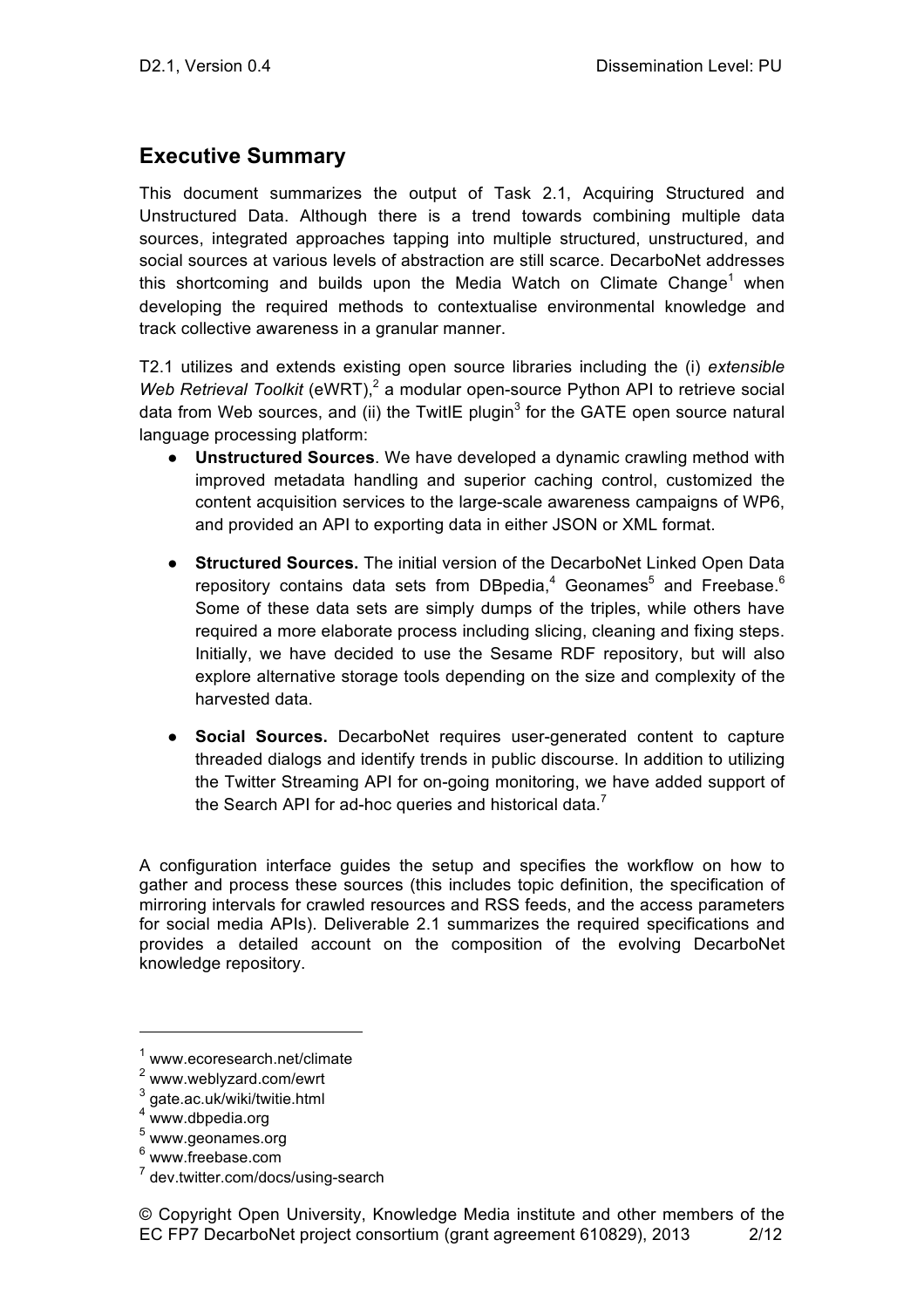#### **Table of Contents**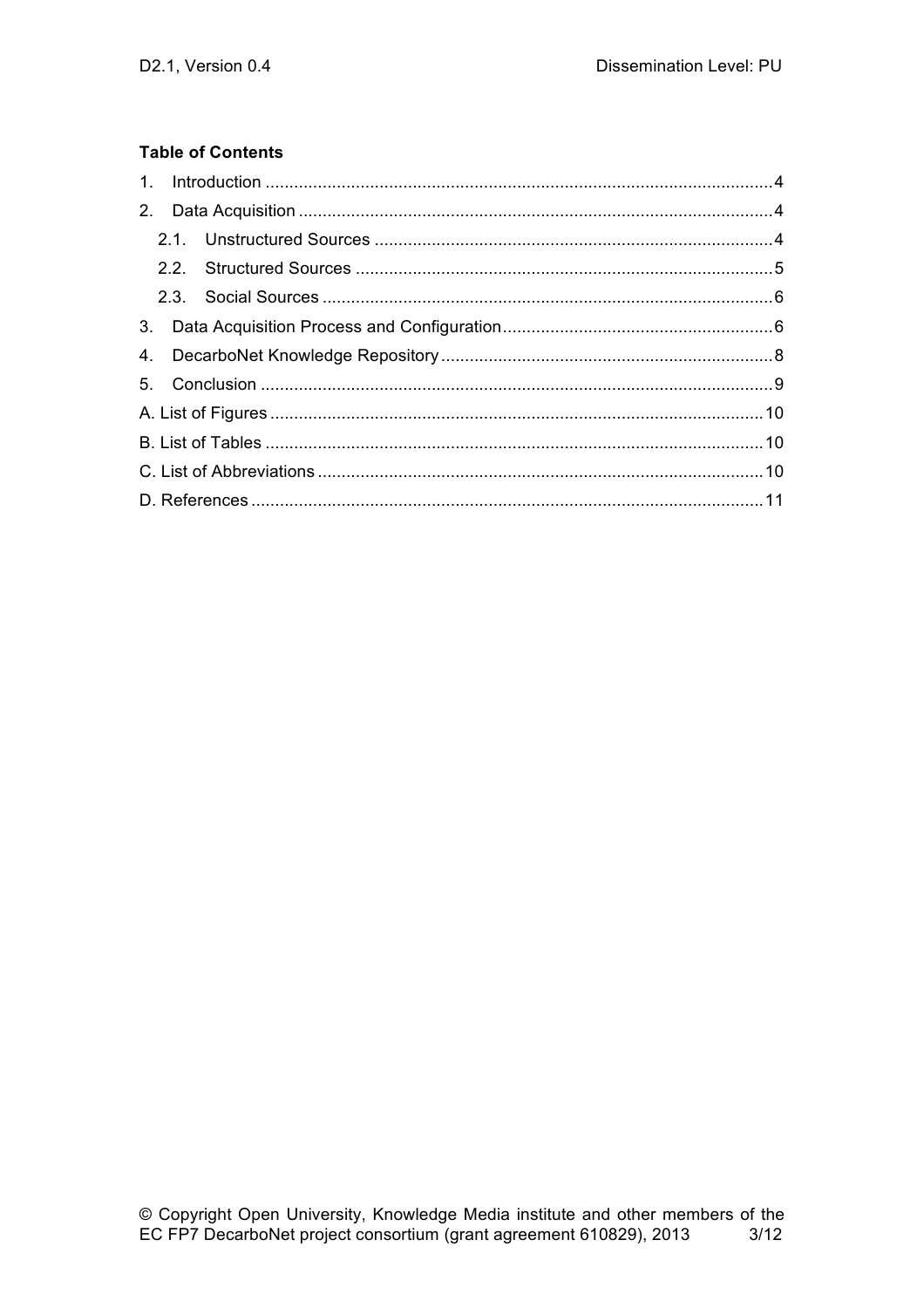# **1. Introduction**

The presented work utilizes and extends the *extensible Web Retrieval Toolkit* (eWRT), $8$  a modular open-source Python API to retrieve social data from Web sources such as Delicious, Flickr, Yahoo! and Wikipedia, including various helper classes for effective caching and data management (Weichselbraun et al., 2013). The toolkit is developed by MOD and a group of academic partners. In addition to components for content acquisition and caching, it also provides low-level natural language processing functionalities such as phonetic string similarity measures and methods for string normalization.

In addition to eWRT, the pre-processing of unstructured social media content for DecarboNet also uses a GATE open-source plugin for social media analysis called TwitIE (Bontcheva et al., 2013). $9$  The plugin was developed and released as part of the TrendMiner and uComp research projects. In particular, we make use of the tweet tokeniser (identifies individual words, user names, hashtags, URLs, etc), language identification components, part-of-speech tagger, and tweet normaliser. The latter normalises expressions like "2moro" into their full lexical variants - i.e., "tomorrow".

# **2. Data Acquisition**

To provide citizens with a continuous supply of relevant digital content, DecarboNet provides a portfolio of scalable methods to acquire, aggregate and process a rich stream of information from unstructured, structured and social (user profiles, social network data, user-generated content such as blogs, folksonomies) data sources.

## **2.1. Unstructured Sources**

This category includes Web content and the archives of core and associate partners. Unstructured content is well covered by existing technologies of the consortium (Scharl et al., 2013), The existing platform had to be extended and improved in several ways to accommodate the goals of DecarboNet:

• Development of a more dynamic crawling architecture based on scrapy<sup>10</sup> to replace the previously used HTTrack.<sup>11</sup> The new architecture offers improved metadata handling (e.g., when gathering social media content via OpenGraph), superior caching control, and is better suited for deployment in distributed scenarios. It also facilitates the collection of embedded hyperlink references.

<sup>8</sup> www.weblyzard.com/ewrt

<sup>9</sup> gate.ac.uk/wiki/twitie.html

<sup>&</sup>lt;sup>10</sup> www.scrapy.org

<sup>&</sup>lt;sup>11</sup>www.httrack.com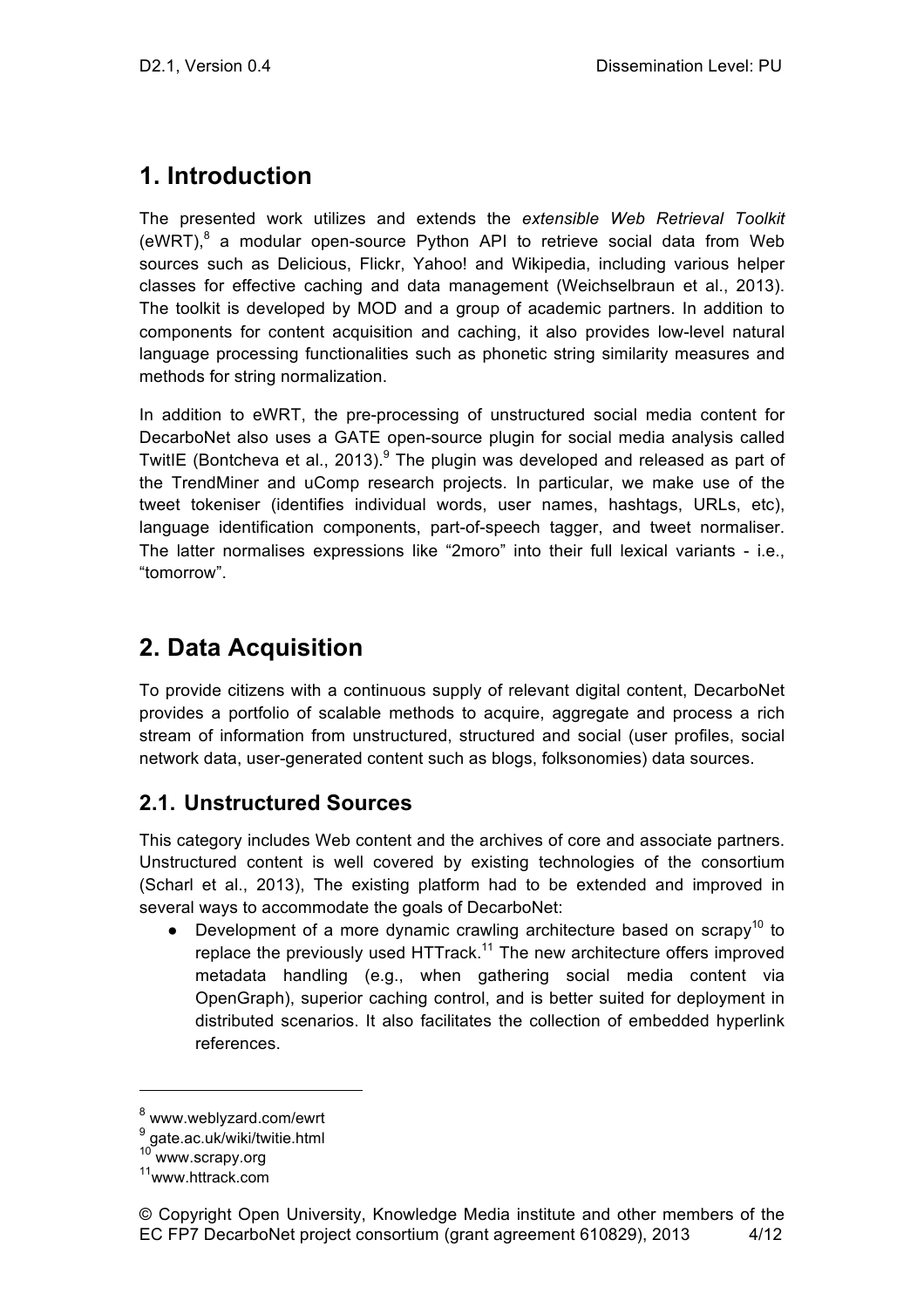- For customizing the content acquisition services to the requirements of the large-scale awareness campaign use case (WP6), we also improved the computation of content relevance as well as the monitoring and quality control infrastructure. For this purpose, we adopted the NAGIOS-based *Open Monitoring Distribution*<sup>12</sup> to (i) track the quantity of gathered documents, (ii) report errors that occur during data collection and data analysis, (iii) scan logfiles for errors and ensure that they only happen once, (iv) monitor the backup process.
- An Application Programming Interface (API) to allow exporting data in either JSON or XML format, for reusing the gathered social media content in thirdparty applications.

## **2.2. Structured Sources**

The DecarboNet collective awareness platform will utilize linked open data sources to semantically enrich unstructured data, and gather sustainability indicators from other open data sources such as EuroStat.<sup>13</sup> United Nations.<sup>14</sup> World Bank<sup>15</sup> and the U.S. Open Data Repository<sup>16</sup> – e.g., CO2 (metric tons), power consumption (kWh) or energy use (kg oil equivalent) as baselines for comparing individual consumption patterns to national, European and global averages.

#### **Open Data Acquisition**

DecarboNet acquires open data by making use of the data interfaces of the various open data sources mentioned above, which typically offer very diverse exchange formats – ranging from large CSV/XLS dumps to APIs that return JSON-encoded data and, in very rare cases, to SPARQL endpoints. We will continue to refine the DecarboNet suite of data acquisition methods in order to ensure compatibility with a variety of input data types. Whenever necessary, the harvested data will be mapped into appropriate ontological models, and the resulting semantic metadata will be stored in dedicated triple stores. Initially, we have decided to use the Sesame RDF repository, but will also explore alternative storage tools depending on the size and complexity of the harvested data.

#### **Linked Data Cleanup and Preprocessing**

The initial version of the DecarboNet Linked Open Data repository contains datasets from multiple sources: DBpedia, Geonames, and Freebase. Some of these datasets are simply dumps of the triples, while others have required a more elaborate process including slicing, cleaning and fixing steps. For Geonames, it was enough to use the dumps generated by Python scripts, as it contained only geographical entities (Places), and hardly any embedded links. Each DBpedia dataset contains all the

<sup>12</sup> www.omdistro.org

<sup>13</sup> epp.eurostat.ec.europa.eu

<sup>14</sup> data.un.org

<sup>15</sup> data.worldbank.org

<sup>16</sup> www.data.gov

<sup>©</sup> Copyright Open University, Knowledge Media institute and other members of the EC FP7 DecarboNet project consortium (grant agreement 610829), 2013 5/12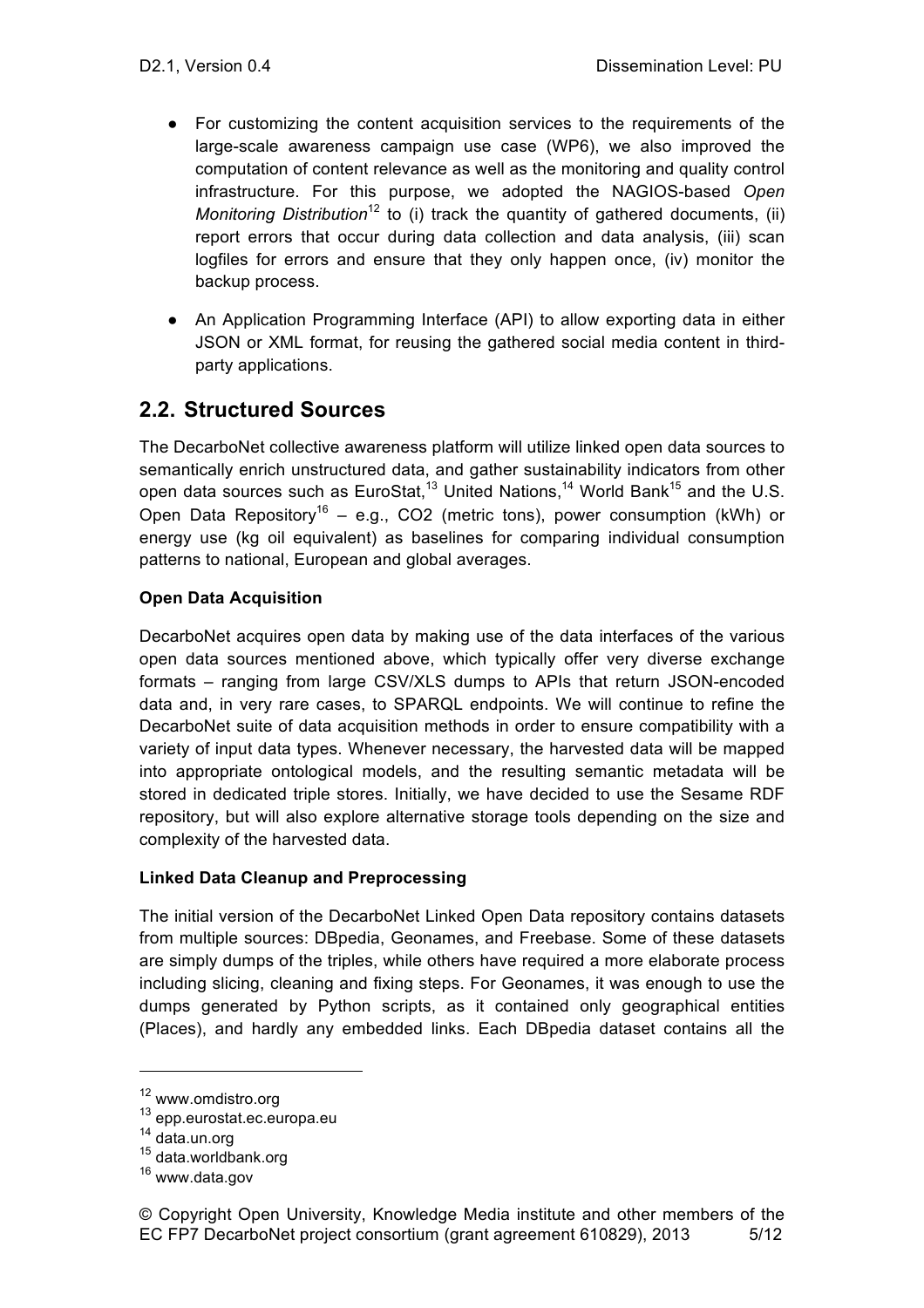triples related to a single entity type in a single language (slice by language and entity type). DBpedia was organized from the beginning around several main types of entities (People, Organisations, Places, Works, Species, Things, Buildings, Planets), and we decided that it makes sense for the initial DecarboNet repository to keep this distinction of classes. We have used a series of bash and Python scripts to create the datasets and upload them to a Sesame triple store. We removed malformed URLs, bad formatting or encoding, and some of the internal links that were not needed (cleaning and fixing steps). While it can be argued that these pre-processing steps might cause some loss of contextual information, we have not removed any disambiguation links or references to other DBpedia-supported languages. All DBpedia datasets were based on the recent 3.9 version, which also uses a type inference mechanism to check data types (Paulheim et al, 2013). For Freebase, we used the BaseKB build, which was provided in a cleaned and preprocessed state.

## **2.3. Social Sources**

DecarboNet aims to integrate citizen-provided content, social graphs, resource annotations and other types of metadata. WWF and the Associate Partners of DecarboNet maintain large online communities. Harvesting their users' lifestreams reflects their online activities and allows us to enrich dynamic user models, which will in turn help identify users across networks.

When developing the DecarboNet data acquisition processing pipeline, we have placed special emphasis on its flexibility and scalability. Distributed, focused ondemand crawling (T2.1) captures user-generated content, threaded dialogs and trends in public discourse patterns. In addition to replacing HTTrack with scrapy (see above), we have also included support of the Twitter Search API, complementing the Streaming API that is used for the ongoing monitoring. Individual and collective profiles based on dynamic user models (T4.1) guide the data acquisition process and help to customize information services to the needs of individual citizens and stakeholder groups alike.

# **3. Data Acquisition Process and Configuration**

A configuration interface streamlines the setup of all sources and the workflow on how to process them. This includes the topic configuration, the specification of different mirroring intervals for crawled resources and RSS feeds, and the access parameters for social media APIs. The architecture is scalable and straightforward to extend. Processing resources in the form of virtual machines can be added on the fly. Tasks are being distributed by celery<sup>17</sup> and added to RabbitMQ,<sup>18</sup> from which the workers get pending tasks and process them.

For feed mirroring, the data acquisition system scans crawled HTML pages for RSS streams while detecting duplicates and resolving timezone issues. Once the mirroring of all documents is complete, the use case relevance is being calculated based on

<sup>&</sup>lt;sup>17</sup> www.celeryproject.org

<sup>18</sup> www.rabbitmq.com

<sup>©</sup> Copyright Open University, Knowledge Media institute and other members of the EC FP7 DecarboNet project consortium (grant agreement 610829), 2013 6/12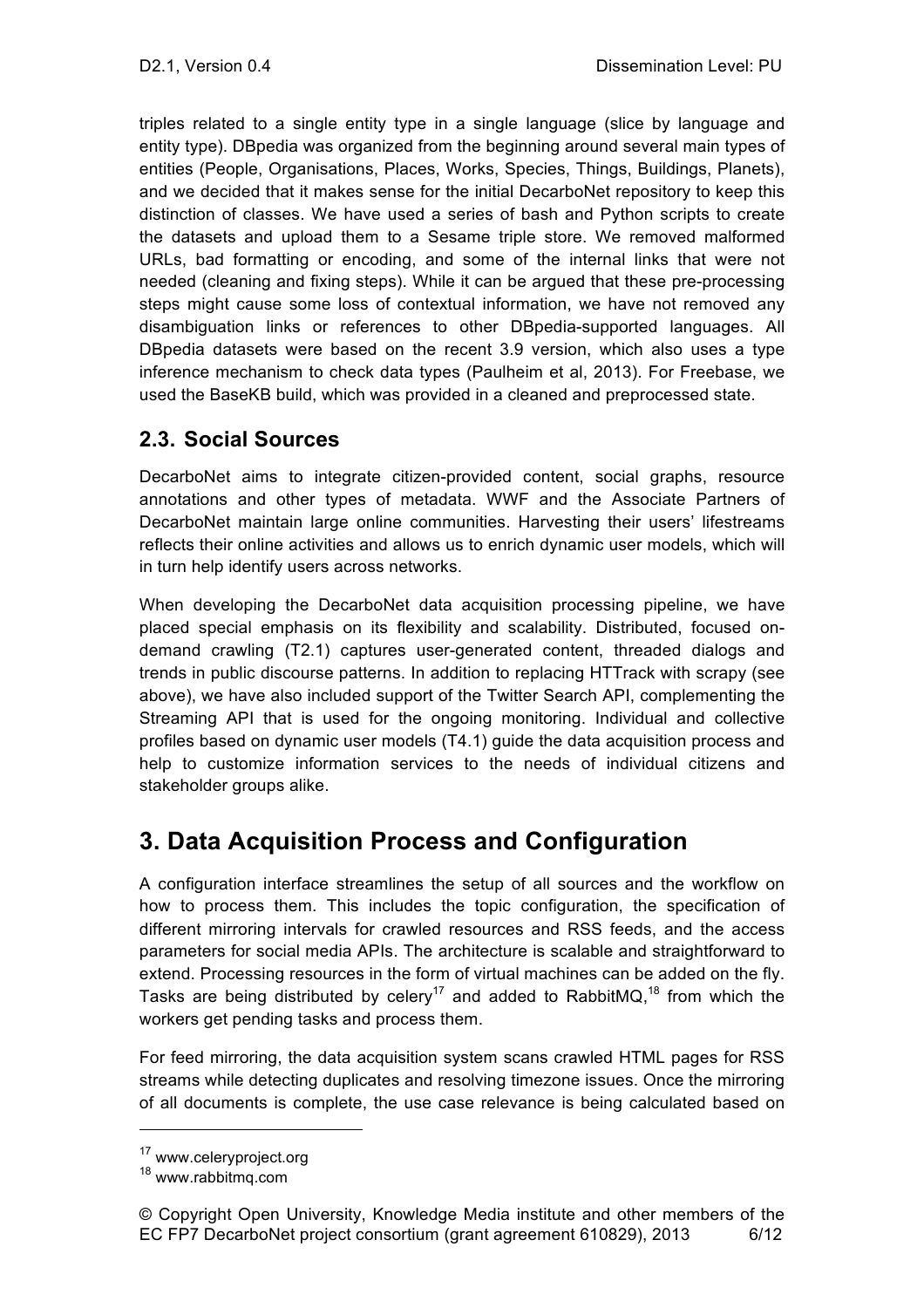the set of regular expressions contained in the DecarboNet input filter. The data acquisition component requires the following specifications:

- **Regexp.** A term or set of regular expressions to search for.
- **Weight.** This value reflects the importance of a Regexp. We have decided to set this value to 1.0 for standard terms, and to 10.0 for blacklist items.
- **Term Lists for Social Media Sources.** The peculiarities of the APIs of social media platforms require a more specific approach:
	- 1. *Unique Single Words.* Social media sources will be searched for these terms and will be added to the DecarboNet repository *without* any further relevance checks. Use only single words, because most social media APIs do not support multi-word search queries.
	- 2. *Ambiguous Single Words.* Social media sources will be searched for these more general terms, but will be subjected to the Whitelist RegExp (see below). This two-step process ensures high recall (capturing a large number of documents in phase 1) and high precision (filtering out irrelevant documents using the combination of white- and blacklists in phase 2).
- **Whitelist Regexp**. Only articles matching this list are being added to the DecarboNet portal. The Whitelist Regexp is applied to most documents (news, Web sites, as well as social media content stemming from the search for "ambiguous single words"). The only exception are unique single words from social media, if the option to add all documents from a specific source is chosen.
- **Blacklist Regexp.** This list is used to filter out irrelevant articles.
- **Topic\_Name** groups input terms, with the option to make them accessible via the topic navigator of the Web portal (list of topics on the left). This allows using a different set of topic\_name groups for each individual source.
- **Comment.** To explain or discuss the chosen term or Regexp.
- **Keyword Stoplist.** This list elicits terms that should be ignored in the keyword computation and therefore will not show up in the 'Keyword Graph' or 'Associations' windows.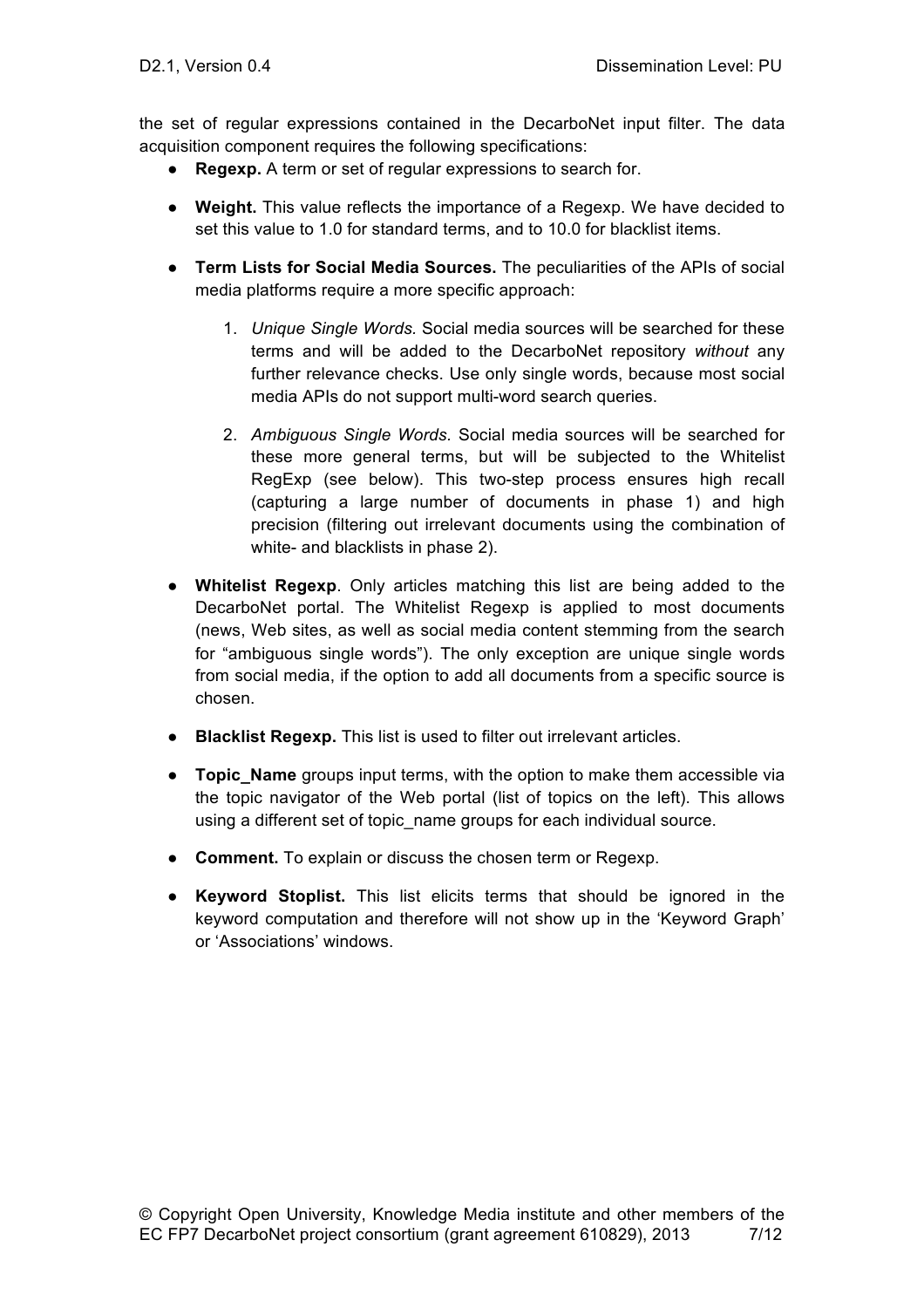# **4. DecarboNet Knowledge Repository**

The efforts to adapt and extend the existing content aggregation platform to the use case requirements included:

- the development of a German version of the *Media Watch on Climate Change*, currently scheduled for public release in the second quarter of 2014 at www.ecoresearch.net/climate/de,
- the integration of new content sources; e.g. Web sites of Swiss, Austrian and German municipalities to track "Public Lighting of Municipalities", the Earth Hour 2014 focus theme of WWF Switzerland.<sup>19</sup> and
- $\bullet$  the revision of the input filter as outlined in Table 1 including use casespecific topics such as "earth hour" and "palm oil".<sup>20</sup>

| <b>Topic Definition</b>      | Number of Regular<br><b>Expressions</b> |
|------------------------------|-----------------------------------------|
| wwf.de.social_media.general  | 18                                      |
| wwf.de.social media.specific | 99                                      |
| wwf.de.whitelist             | 113                                     |
| wwf.en.social_media.general  | 34                                      |
| wwf.en.social media.specific | 71                                      |
| wwf.en.whitelist             | 110                                     |

**Table 1:** Topic definition for the awareness campaign use case

The new sample to provide **German content streams** for the DecarboNet collective awareness platform comprises the following sources:

- **News Media:** CH (244), AT (172), DE (63).
- **Social Media:** German Twitter, Facebook, Google+ and YouTube postings.
- **NGOs:** ch.wwf.ngo (197); climate.unfccc (1250).
- **Municipalities:** CH (2318), AT (616), DE (753).

This complements the sources of the **English portal**, which has also been extended to accommodate specific use case requirements:

- **News Media:** 163 (US, CA, UK, ZA, AU, NZ).
- **Social Media:** English Twitter, Facebook, Google+ and YouTube postings.
- **NGOs:** ch.wwf.ngo (197); climate.unfccc (1250); us.npo (32).
- **Fortune:** Top 1000 U.S. companies in terms of revenue.

<sup>19</sup> earthhour.wwf.ch/de/earthhour

<sup>&</sup>lt;sup>20</sup> www.wwf.ch/de/hintergrundwissen/wald/bedrohung/palmoelsoja

<sup>©</sup> Copyright Open University, Knowledge Media institute and other members of the EC FP7 DecarboNet project consortium (grant agreement 610829), 2013 8/12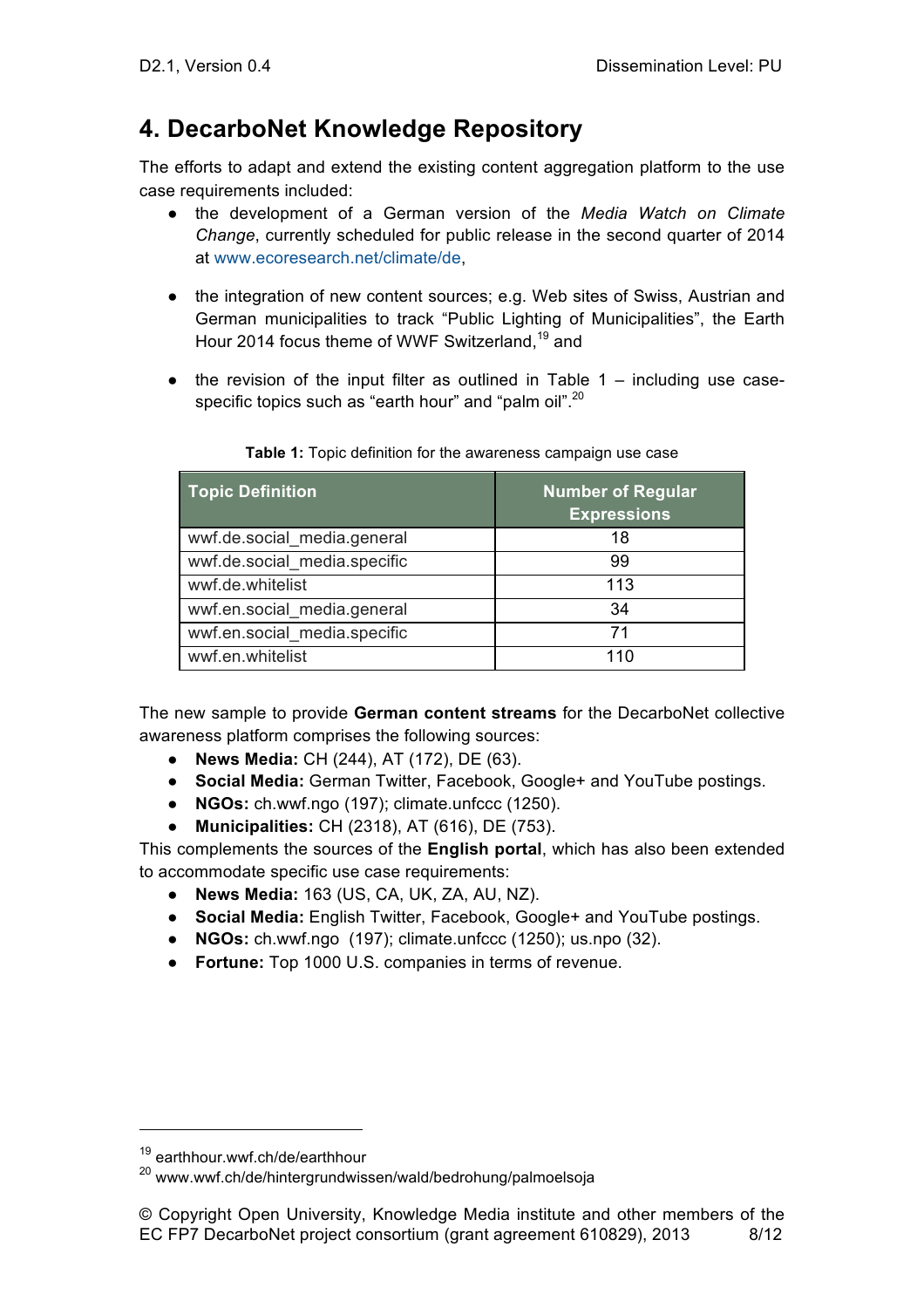## **5. Conclusion**

By providing the required knowledge base, the data acquisition services outlined in this deliverable are an important step in achieving the goals of DecarboNet. The methods have been deployed and will be continuously refined and aligned with semantic methods to pre-process, integrate, annotate and classify the gathered content. To enrich the gathered unstructured content and metadata with semantics in T2.2, DecarboNet will use extra-linguistic knowledge. Pursuing this enrichment process in a manual manner is prohibitively expensive and unsustainable, since linked data vocabularies typically contain millions of instances. DecarboNet will therefore deploy LOD-based semantic enrichment algorithms that are scalable to be able to process large repositories, and tailored to the environmental science domain to achieve the required precision.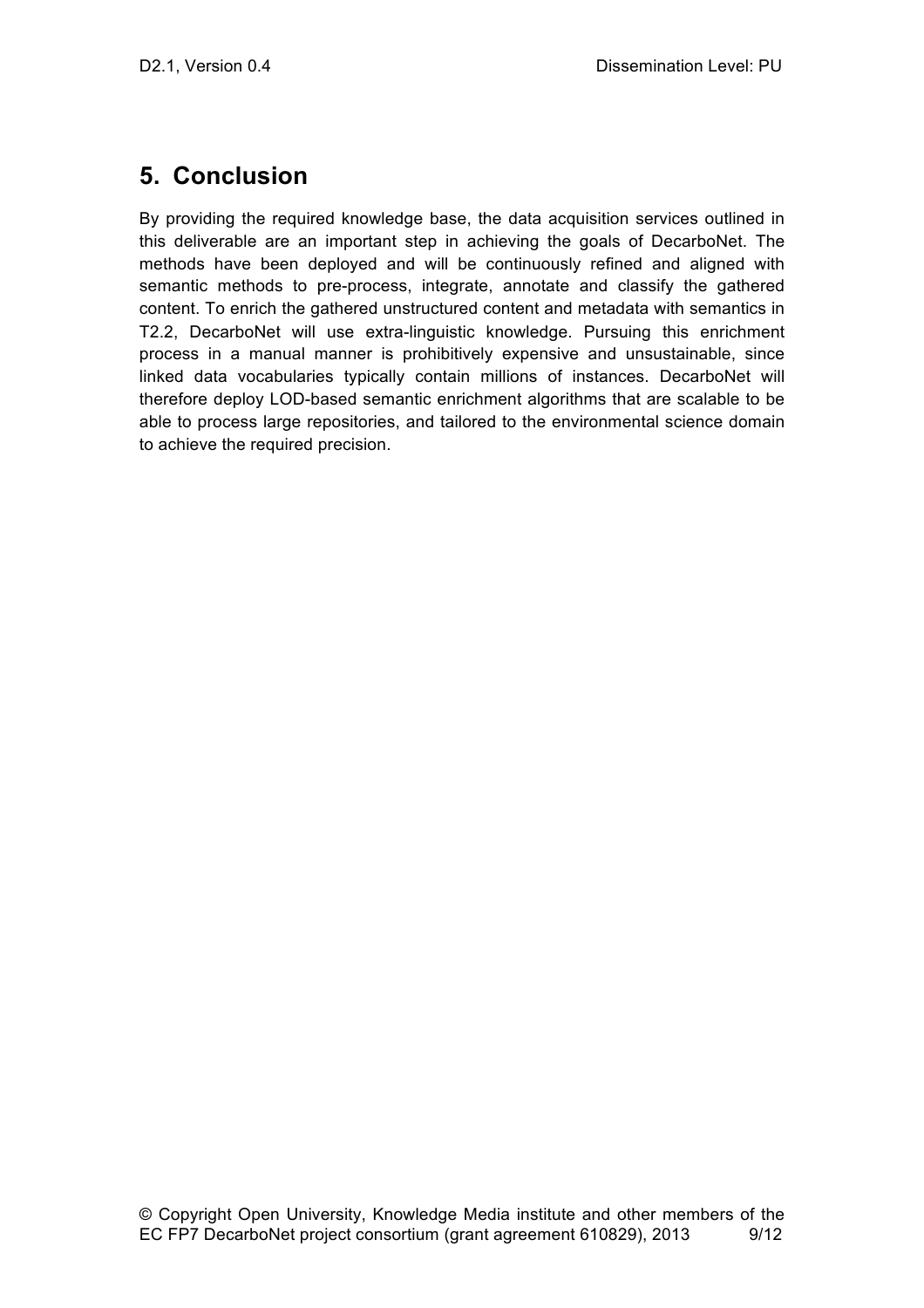# **A. List of Figures**

none

# **B. List of Tables**

Table 1: Topic definition for the awareness campaign use case .................................8

| <b>Abbreviation</b> | <b>Explanation</b>                    |
|---------------------|---------------------------------------|
| CA                  | Consortium agreement                  |
| <b>DoW</b>          | Decription of work, i.e. GA - Annex I |
| EC                  | European commission                   |
| GA                  | Grant agreement                       |
| IP                  | Intellectual property                 |
| <b>IPR</b>          | Intellectual property rights          |
| <b>PC</b>           | Project coordinator                   |
| <b>PMB</b>          | Project management board              |
| SC                  | Scientific Coordinator                |
| PO                  | Project officer                       |
| <b>PSB</b>          | Project steering board                |
| DM                  | Data Manager                          |
| AB                  | Advisory board                        |
| <b>WP</b>           | Work package                          |

# **C. List of Abbreviations**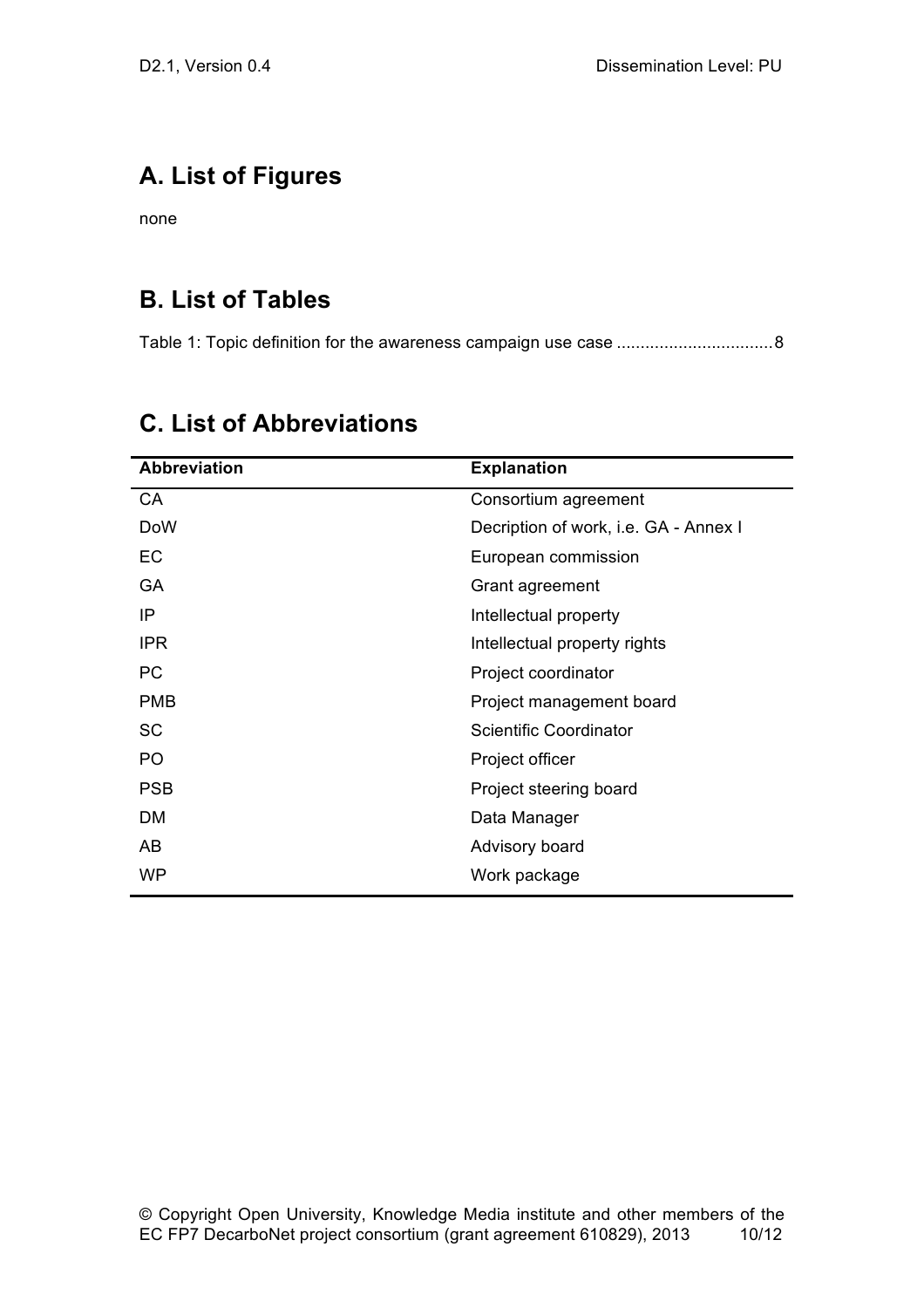## **D. References**

| [Piccolo el al, 2013] | Piccolo, L.S.G. et al (2013) Designing to Promote a     |
|-----------------------|---------------------------------------------------------|
|                       | New Social Affordance for Energy Consumption. Proc.     |
|                       | of 12th IFIP Conference on e-Business, e-Services, e-   |
|                       | Society. "Collaborative, trusted and privacy aware e/m- |
|                       | services" - I3E' 2013, 213-225                          |

[Bontcheva et al 2013] Bontcheva, K., Derczynski, L., et al. (2013): An Open-Source Information Extraction Pipeline for Microblog Text. *Int'l Conference on Recent Advances in Natural Language Processing* (RANLP-2013). Hissar, Bulgaria. 83-90.

- [Paulheim et al 2013] Paulheim, H. and Bizer, C. (2013). "Type Inference on Noisy RDF data," The Semantic Web - *12th International Semantic Web Conference (ISWC-2013),* Proceedings, Part I. Sydney, NSW, Australia: Springer. 510–525.
- [Scharl et al 2013] Scharl, A., Hubmann-Haidvogel, A., et al. (2013). "From Web Intelligence to Knowledge Co-Creation – A Platform to Analyze and Support Stakeholder Communication", *IEEE Internet Computing*, 17(5): 21- 29.
- [Weichselbraun et al 2013] Weichselbraun, A., Scharl, A. and Lang, H.-P. (2013). Knowledge Capture from Multiple Online Sources with the Extensible Web Retrieval Toolkit (eWRT). *7th International Conference on Knowledge Capture (K-CAP 2013).* Banff, Canada: ACM: 129-132.